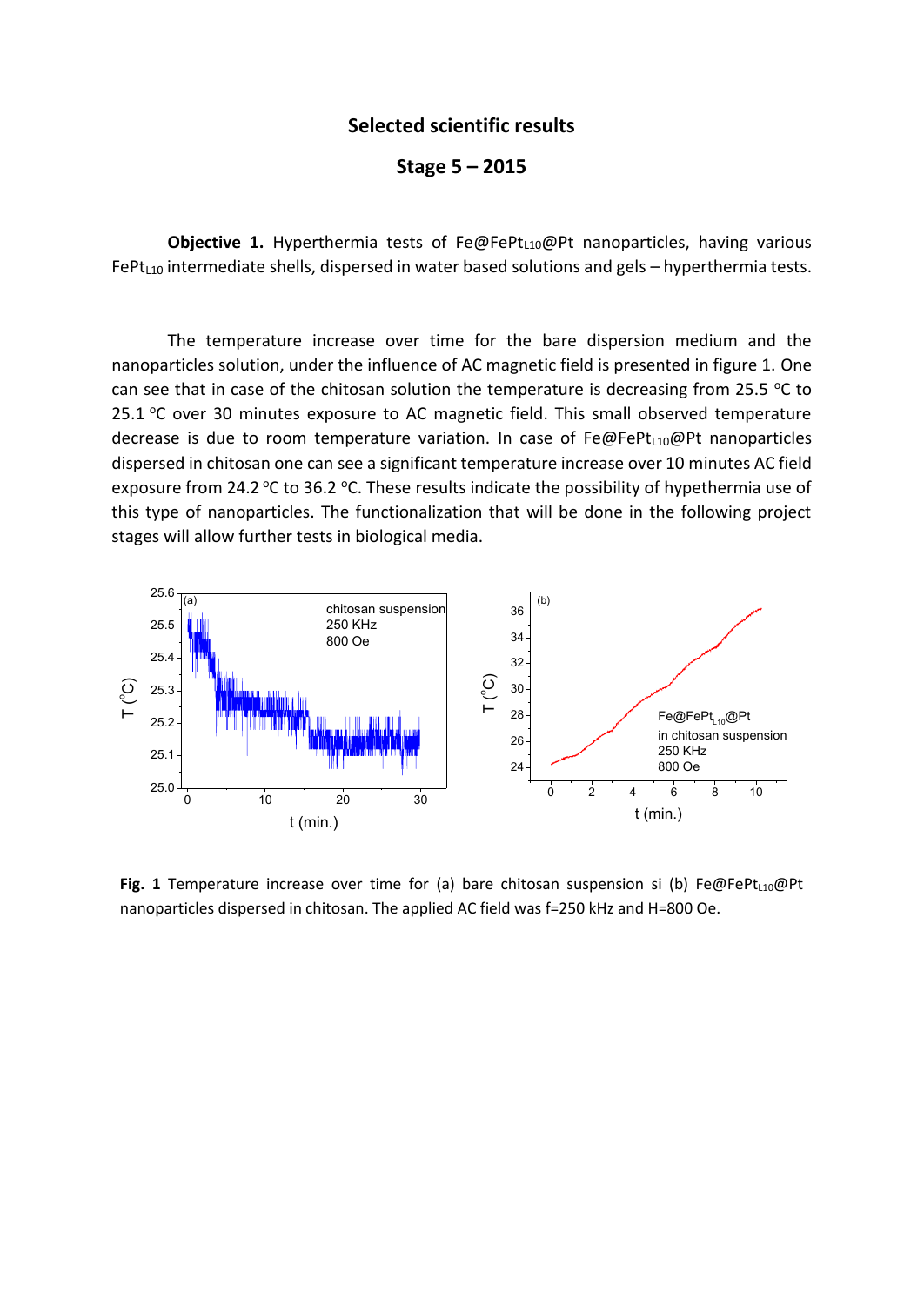Objective 2. Fe@FePt<sub>L10</sub>@Pt, Fe@FePt<sub>L10</sub>@PPy(P3HT) and Fe@FePt<sub>L10</sub>@SiO<sub>2</sub>(TiO<sub>2</sub>) nanoparticles functionalization for magnetic molecular separation and uptake from water based solution.





Thiol groups and dopamine functionalization:



**Fig. 3** Thiol ligands and dopomine 1-4 used for FePt nanoparticles functionalization and the resulted nanoparticles MNP1-3 [2].